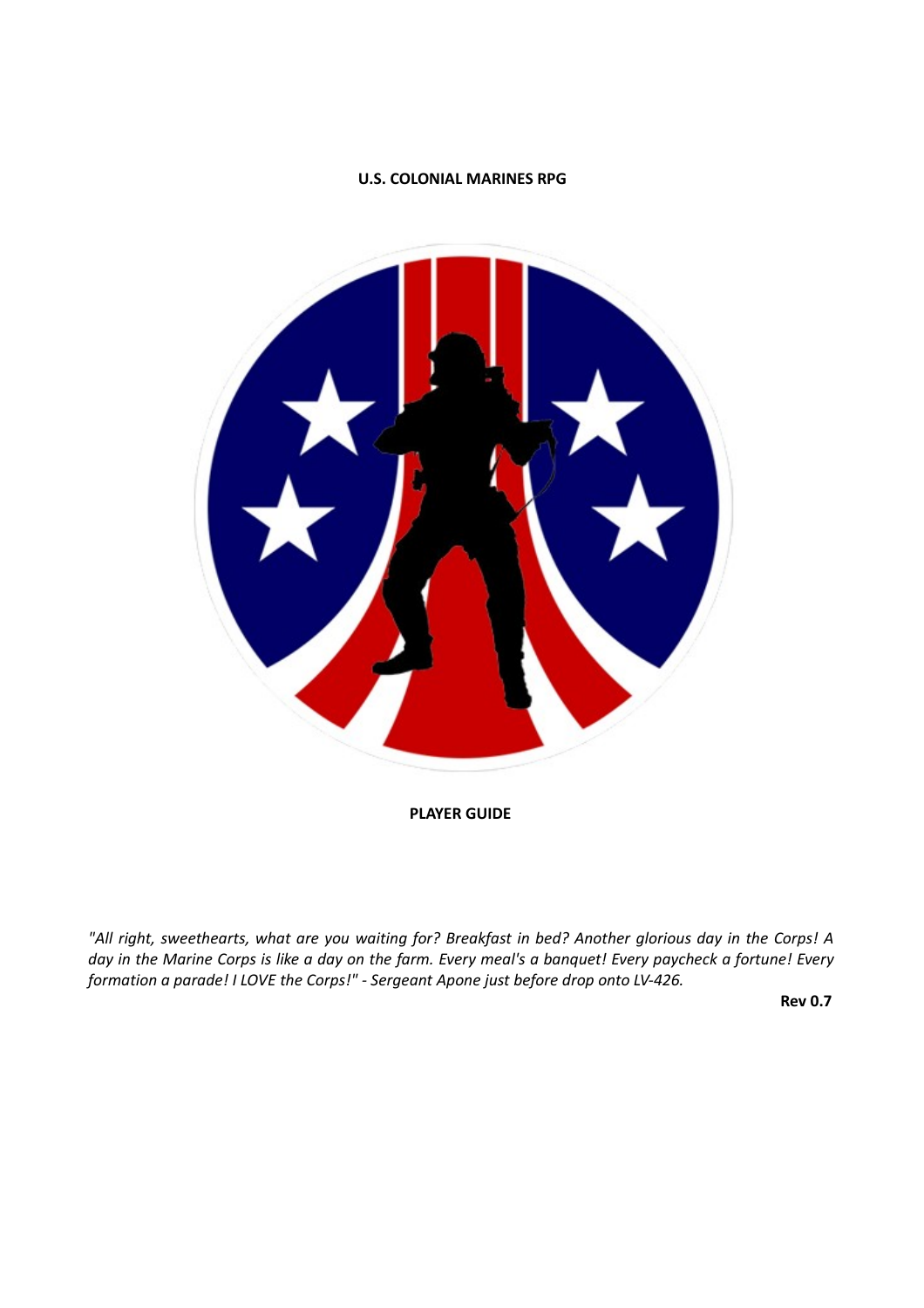Welcome to the USCMRPG Player guide. This guide will help you create a character for the game. Creating a character for USCMRPG might seem like a daunting task when seeing the character sheet. Don't worry! It is very simple and you will have a character created in less than 30 minutes if you follow this guide. If there are any questions don't be afraid to consult the forums for further help and or information. Good luck

**maxvale76 (GM) Nick (Admin) Dugan (Moderator) Altair (Player guide editor)**  http://uscmrpg.03b2.com

### **1.0 Character creation.**

The first thing you need to do is to fill out your characters first name, surname, height, weight, age, gender and rank. The rank should be **Private** for all starting characters. The number of Combat Drops should be **ZERO (0)** for starting characters.

# **1.1 Characteristics**

Distribute one hundred (100) points over the primary and secondary characteristics. Minimum value allowed is three (3) and maximum value allowed is eighteen (18) ‐ All points must be spent. For explanation on what the different Characteristics mean look at the Index section at the back of this document.

# **1.2 Calculated values**

*Learning Roll:* A major factor in a Character's career is the ability to learn. The education of a Colonial Marine comes in many forms, from harsh physical training to intensive classroom study, but in all cases the speed with which the Character absorbs new information is very important. To represent this, every Character has a Learning Roll (LR). Whenever the GM says the Character gets a Learning Chance, the GM will roll 00 to 99 number; if the result is less than or equal to the LR, the Character has succeeded and the Rating of the Skill in question may be improved.

Calculate Your Learning roll by adding Your characters Intelligence score to his or her Motivation score and then subtract ten. Note the value in the Learning roll box.

### **Formula: [Int + Mot = X ‐ 10 = Learning roll].**

Leave the Combat Actions and Knockout Value fields for now, we will attend to them once you have selected skills.

### **2.0 Skills**

There are two types of general skills in the Aliens Adventure Game: The General skills and the Support skills. In the simplified character creation process which the USCMRPG uses there is no difference between them. Many skills are self‐explanatory but there is an index page at the back of this document where most of them are explained in brief. The skill levels in the Aliens Adventure Game (which USCMRPG uses) are:

**Untrained** ‐ You are not trained at all in the skill. **Novice** ‐ You grasp the basics. **Certified** ‐ You are competent in the skill. **Professional** ‐ You are good in the skill. **Expert** - You are very good in the skill.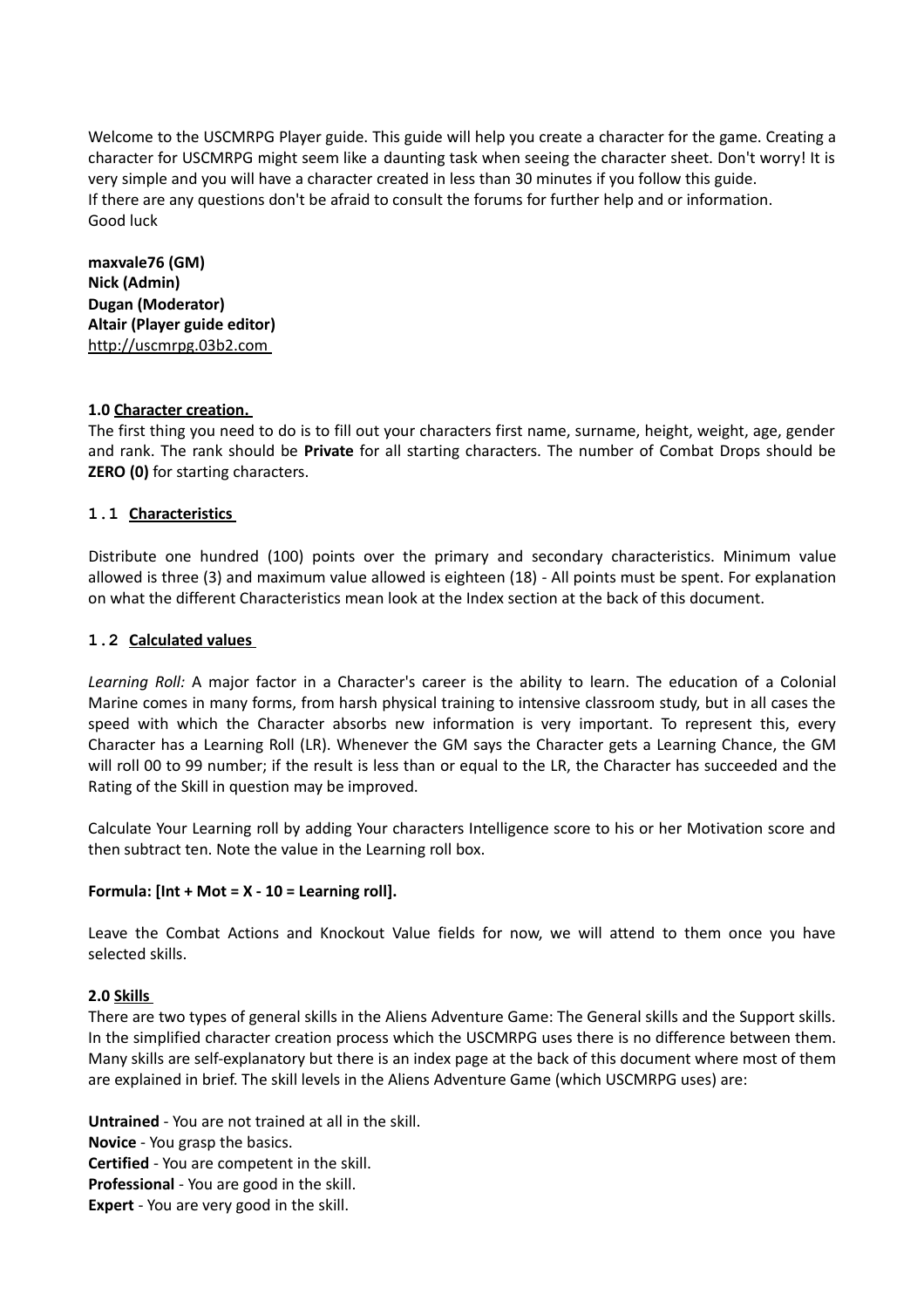**Master** ‐ You are extremely good in the skill. **Grand master** ‐ Only a handful can match your skill level.

The better you are in a skill the greater are your characters chances of succeeding in skill rolls.

# **2.1 Selecting skills**

Select any **1 skill** in which you are **expert**.

Select any **2 skills** in which you are **professional**.

Select any **3 Skills** in which you are **certified**.

Select any **4 skills** in which you are **novice** 

\* Because this is a military game where you are playing trained Colonial Marine soldiers you are required to be at least Novice in Gun Combat. Apart from that you can distribute your skill levels freely.

If you want to place all (except one novice level on gun combat) in support skills it is perfectly acceptable. Just select which support skill(s) you want and type it into the support skill field and assign a skill level to it.

Example:

John Gunn is a Colonial Marine played by Susie. Susie knows she must place one skill level on Gun Combat. Susie decides to make it easy so she starts with the Expert skill and works her way down. Susie wants John to be a really good shooter so she begins with placing her only Expert skill on Gun combat. She also wants him to handle hand to hand combat well so she places one of her two professional skill levels in Hand To Hand. She also wants John to be skilled in handling a motion tracker. Motion tracker is not listed as a general skill so she looks at the end of the player guide and finds the Motion Tracker skill. She types 'Motion Tracker' down on the character sheet and assigns it her last professional skill level. She then continues to distribute three certified skills and four novice skills on the general and support skills respectively.

# **3.0 Calculating the Combat actions and Knockout values**

Now we go back to the combat actions and knockout values we skipped earlier in the character generation. Consult tables 3B and 3C.

*Combat Actions:* The time required to do something, such as load a weapon, opening a door, or walking through a room, is measured in Combat Actions. Each action is not a precise amount of time, but a relative representation of how long an act will take. Some people can do things more quickly than others; this is represented by allowing them to use more Combat Actions during each 2 second Phase.

| Combat actions table / 3B                                                    |                             |               |   |    |              |   |               |              |              |    |    |    |    |               |               |              |              |    |     |
|------------------------------------------------------------------------------|-----------------------------|---------------|---|----|--------------|---|---------------|--------------|--------------|----|----|----|----|---------------|---------------|--------------|--------------|----|-----|
|                                                                              | Intelligence characteristic |               |   |    |              |   |               |              |              |    |    |    |    |               |               |              |              |    |     |
| Skill rating                                                                 | з                           | 4             | 5 | -6 | 7            | 8 | 9             | 10           | 11           | 12 | 13 | 14 | 15 | 16            | 17            | 18           | 19           | 20 | 21  |
| Unrated                                                                      |                             |               |   |    | 2            |   | 2             |              | 3            |    | చ  | 3  |    |               |               |              |              | 4  | 5   |
| Novice                                                                       |                             | 3             | 3 | 3  | 3            | 4 | 4             | 4            | 4            |    |    | -5 | 5  | 5             | $\mathcal{D}$ | 5            | 5.           | 6  | - 6 |
| Certified                                                                    | 3                           | 3             |   | 4  | 4            | 4 | 4             | 4            | 5            | 5  | 5  | 5  | 5  | $\mathcal{D}$ | 6             | <sub>b</sub> | <sub>6</sub> | b  | - 6 |
| Professional                                                                 |                             | 4             |   | 4  | 5            | 5 | 5             | 5            | 5            | 5  | 6  | 6  | 6  |               | 6.            |              |              |    |     |
| Expert                                                                       |                             | 4             | 5 | 5  | 5            | 5 | $\mathcal{D}$ | 5            | <sub>t</sub> | h  | h  | h  | 6  |               |               |              |              |    |     |
| Master                                                                       | $\mathcal{D}$               | $\mathcal{D}$ | 5 | 5  | 5            | 5 | 6             | <sub>t</sub> | 6            | h  | h  |    |    |               |               |              |              |    |     |
| Grandmaster                                                                  | 5                           | $\mathcal{D}$ | h | h  | <sub>t</sub> | 6 | 6             |              |              |    |    |    |    |               |               |              | 8            | 8  | 8   |
| Combat actions = Cross-index Gun Combat rating with Intelligence on Table 3B |                             |               |   |    |              |   |               |              |              |    |    |    |    |               |               |              |              |    |     |

*Knockout Value:* Aliens RPG does not use "Hit Points" or any other traditional role-playing method for tracking damage. A simple and highly realistic system of shock and Physical Damage is used instead. A key factor in this system is each Character's Knockout Value. This number is used to determine at what point the Character goes into shock from his or her injuries. The larger the Knockout Value, the greater the ability of the Character to ignore the pain of the wounds.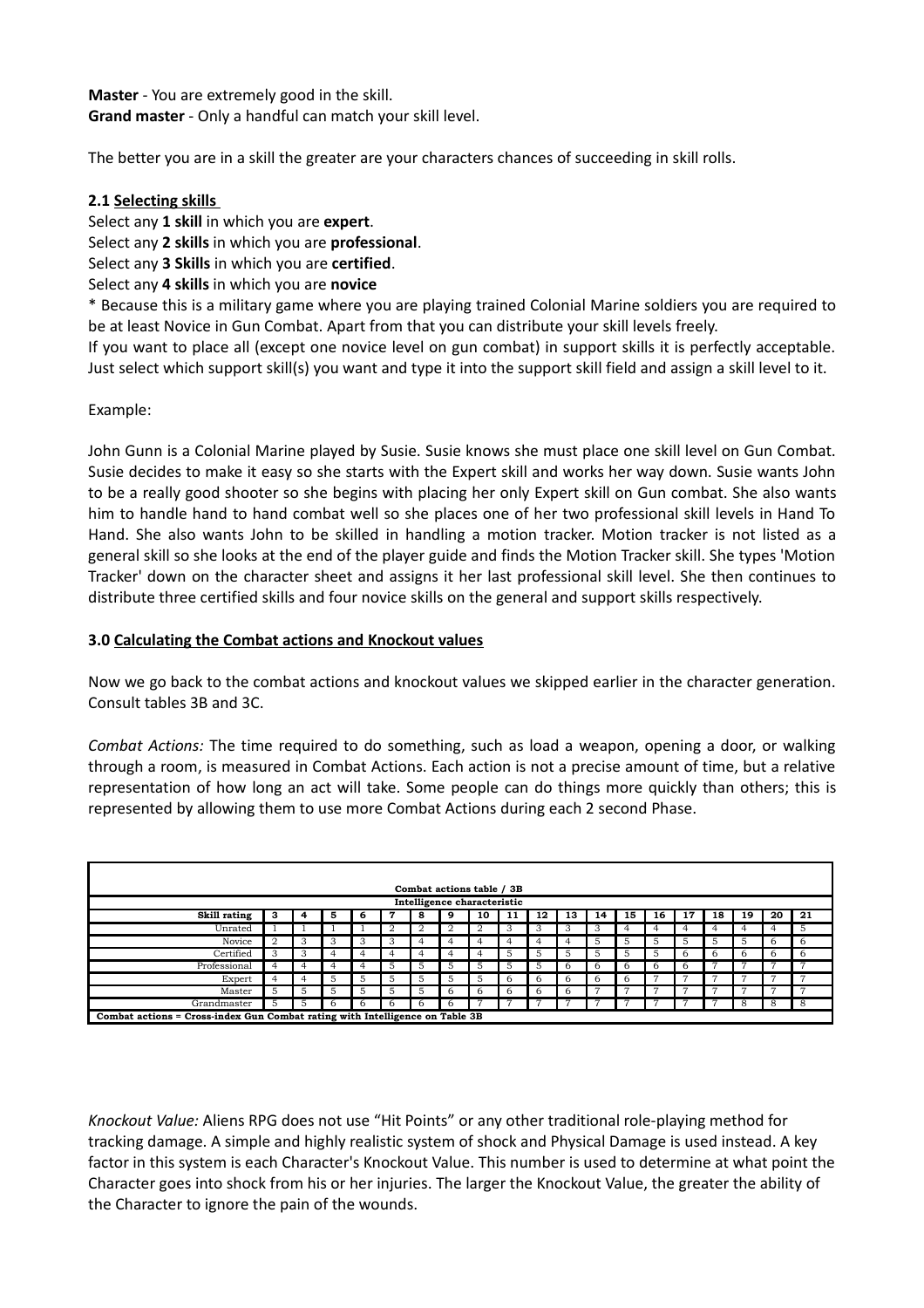|                     | Knockout Value table / 3C                                              |    |                |    |    |    |    |    |    |    |    |    |     |     |     |     |     |     |     |
|---------------------|------------------------------------------------------------------------|----|----------------|----|----|----|----|----|----|----|----|----|-----|-----|-----|-----|-----|-----|-----|
|                     | Will Characteristic                                                    |    |                |    |    |    |    |    |    |    |    |    |     |     |     |     |     |     |     |
| <b>Skill Rating</b> | 3                                                                      | 4  | 5              | 6  | −  | 8  | 9  | 10 | 11 | 12 | 13 | 14 | 15  | 16  | 17  | 18  | 19  | 20  | 21  |
| Unrated             |                                                                        |    | $\overline{2}$ | 2  | 2  | 2  | 3  | 3  | 3  | 3  | 4  | 4  | 4   | 4   | 5   | 5   | 5   | 5   | 6   |
| Novice              | 3                                                                      | 4  | 5              | 6  | ,  | 8  | 9  | 10 | 11 | 12 | 13 | 14 | 15  | 16  | 17  | 18  | 19  | 20  | 22  |
| Certified           | 6.                                                                     | 8  | 10             | 12 | 14 | 16 | 18 | 20 | 22 | 24 | 26 | 28 | 30  | 32  | 34  | 36  | 38  | 40  | 42  |
| Professional        | 12                                                                     | 16 | 20             | 24 | 28 | 32 | 36 | 40 | 44 | 48 | 52 | 56 | 60  | 64  | 68  | 72  | 76  | 80  | 84  |
| Expert              | 15                                                                     | 20 | 25             | 30 | 35 | 40 | 45 | 50 | 55 | 24 | 65 | 70 | 75  | 80  | 85  | 90  | 95  | 100 | 105 |
| Master              | 18                                                                     | 24 | 30             | 36 | 42 | 48 | 54 | 60 | 66 | 48 | 78 | 84 | 90  | 96  | 102 | 108 | 114 | 120 | 126 |
| Grandmaster         | 21                                                                     | 28 | 35             | 42 | 49 | 56 | 63 | 70 | 77 | 60 | 91 | 98 | 105 | 112 | 119 | 126 | 133 | 140 | 147 |
|                     | Knockout value = Cross-index Gun Combat rating with Will on Tab72le 3C |    |                |    |    |    |    |    |    |    |    |    |     |     |     |     |     |     |     |

Note your values in the Combat Actions and Knockout Value fields respectively. Both of these values change if your character advances in Gun Combat so inform the GM if you think they may have missed out giving you this advance.

### **4.0 Armor & combat load**

All Colonial Marines use light combat armor and combat fatigues as standard - Type in Light Armor & Fatigues in the armor field. Then take a look at table 3A below to get your combat load value and then type it in the combat load field. If there is no value for an entry it means your character is to weak to wear that armor.

|          | Combat load table / 3A |                                             |                  |              |       |        |       |                 |  |
|----------|------------------------|---------------------------------------------|------------------|--------------|-------|--------|-------|-----------------|--|
| Vacuum   |                        | <b>Colonial Marine Corps Combat Fatigue</b> |                  |              |       |        |       |                 |  |
| Strength | Clothing               | Suit                                        | <b>Spacesuit</b> | <b>Basic</b> | Light | Medium | Heavy | <b>HARDCore</b> |  |
| 21       | 320                    | 315                                         | 300              | 320          | 310   | 300    | 290   | 290             |  |
| 20       | 210                    | 205                                         | 190              | 210          | 200   | 190    | 180   | 180             |  |
| 19       | 130                    | 125                                         | 110              | 130          | 120   | 110    | 100   | 100             |  |
| 18       | 95                     | 90                                          | 75               | 95           | 85    | 75     | 65    | 65              |  |
| 17       | 75                     | 70                                          | 55               | 75           | 65    | 55     | 45    | 45              |  |
| 16       | 55                     | 50                                          | 35               | 55           | 45    | 35     | 25    | 25              |  |
| 15       | 45                     | 40                                          | 25               | 45           | 35    | 25     | 15    | 15              |  |
| 14       | 35                     | 30                                          | 15               | 35           | 25    | 15     | 5     | 5               |  |
| $9 - 13$ | 30                     | 25                                          | 10               | 30           | 20    | 10     |       |                 |  |
| 6-8      | 25                     | 20                                          | 5                | 25           | 15    | 5      |       |                 |  |
| 5        | 20                     | 15                                          | 20               | 10           |       |        |       |                 |  |
| 4        | 15                     | 10                                          | 15               | 5            |       |        |       |                 |  |
| 3        | 10                     | 5                                           | 10               |              |       |        |       |                 |  |

### **4.1 Combat equipment**

All marines are issued the following equipment in addition to a M41A Pulse Rifle with two clips and a VP70 Pistol with two clips (the standard load of Pulse rifle magazines and VP70 clips are factored into your characters Combat Load so have no weight). **Note:** You cannot choose any equipment or weapons not listed here, if you wish to have anything else you must first consult the GM or acquire them in game.

- Light Armor & Fatigues (Weight factored into Combat load)
- Bed roll (2 lbs)
- Canteen (2 lbs)
- Entrenching tool (2 lbs)
- $\bullet$  First aid kit  $(1 \text{ lb})$
- 6 Flares (1 lb)
- Framepack (2 lbs)
- 8 Grenades (2 lbs)
- $\bullet$  Knife  $(1 \text{ lb})$
- Mess kit (1 lb)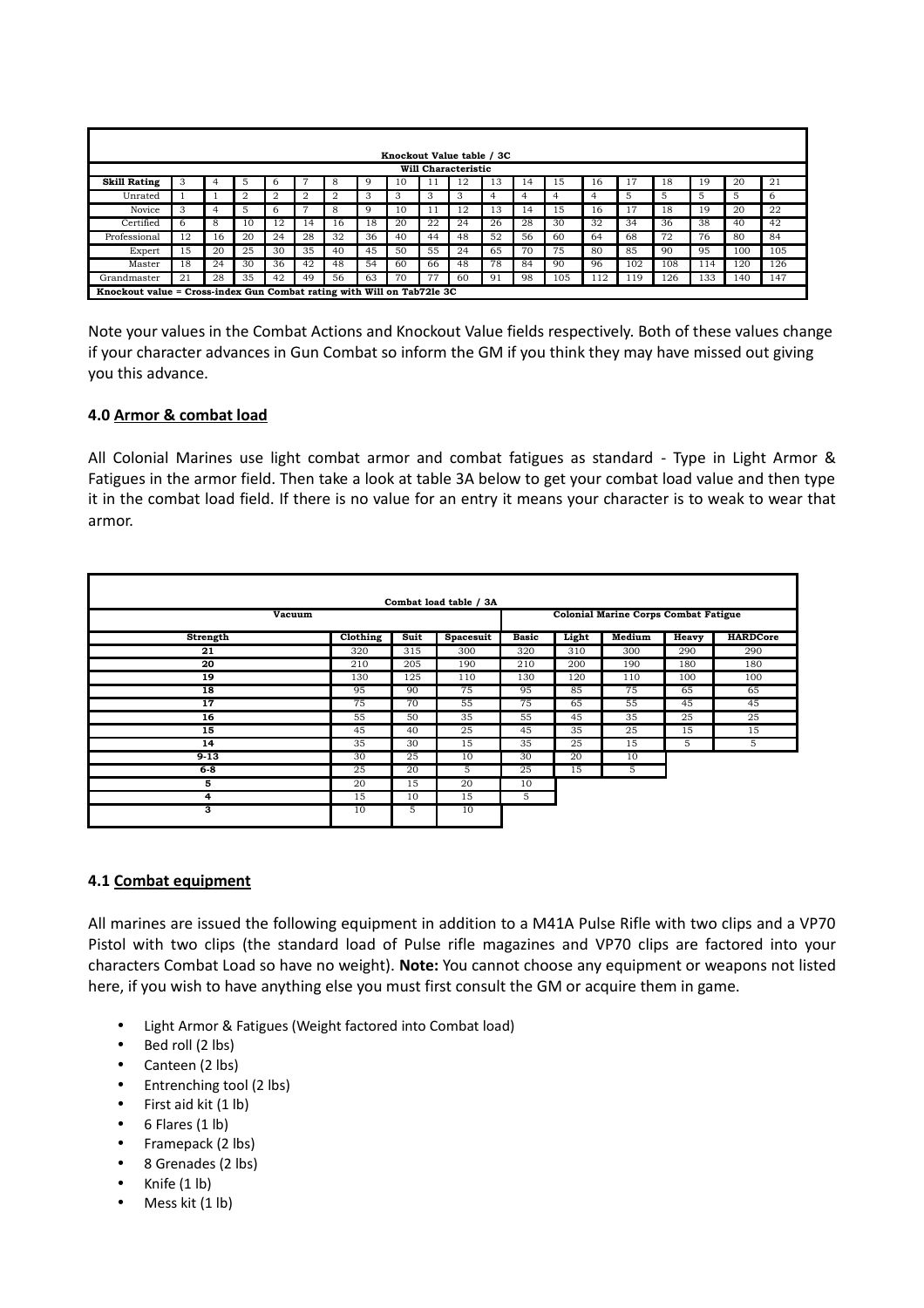- Portable welder (1 lb)
- Twenty days of rations (5 lbs)

Not all equipment is carried into combat, everything not directly attached to the Marines armor does not count as Combat Equipment and is not listed on the character sheet. This equipment is assumed to be carried in your characters Framepack and is dropped before entering combat, however if you need to use any of this equipment in combat it will cost more combat actions, this simulates the fact that you are retrieving an item from your dropped pack. Select which equipment your character carries (See table 4A in the Index for equipment lists and weights) and add it together and note the value in the combat weight field. The rest of your standard issue gear will be classed as your Non-Combat Equipment.

Example character \*: (\* Character has a Strength of 12)

### **Clothing or Armor**

*Light Armor & Fatigues* 

| <b>Combat Equipment</b> | <b>Combat load: 20</b> |
|-------------------------|------------------------|
| Pulse rifle             | 11                     |
| VP70 Pistol             | 3                      |
| Flares (6)              |                        |
| Grenades (8)            | 2                      |
| Knife                   |                        |
| Smoke grenade (1)       |                        |
|                         | Combat weight: 19      |

As You can see this particular character can only carry 1 lbs more without starting to suffer movement penalties!

For more information about the equipment, weapons, vehicles and organisation of the USCM visit here:

<http://colonialmarines.wikispaces.com/Weapons>

### **5.0 Almost there!**

All You have left now is to write a brief physical description and a fitting background story to flesh out your character a bit more.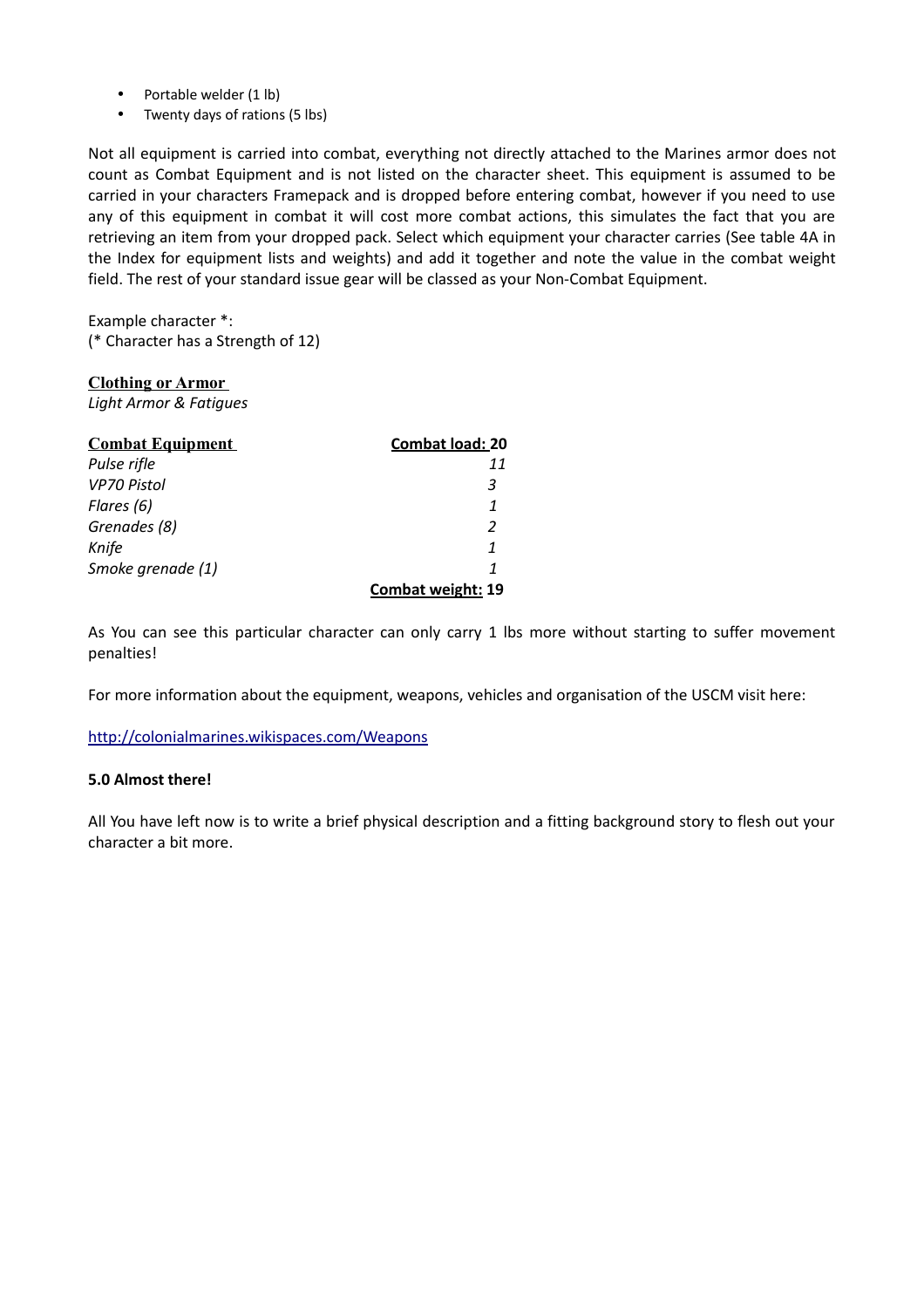### **6.0 Index**

# **6.1 Characteristics**

### *Primary Characteristics*

The first five entries in the left-hand column of the Character Sheet are for Primary Characteristics. These represent the most important attributes of each Character. The value of each is generally between 3 and 18. The larger the value, the greater the Character's prowess, as shown in the following table. Each Characteristic is described below.

| <b>Characteristic</b> | <b>Description</b>    |
|-----------------------|-----------------------|
| 18                    | Exceptional           |
| 16                    | Excellent             |
| 14                    | Good                  |
| 12                    | Above Average         |
| 10                    | Average               |
| 8                     | <b>Below Average</b>  |
| 6                     | Poor                  |
| ς                     | <b>Extremely Poor</b> |
|                       |                       |

**Strength:** A measure of overall physical strength. As a guideline, an unskilled Character who has a strength of 10 can dead lift about 200 pounds and lift about 100 pounds overhead. At strength 14, a Character can dead lift about 250 pounds and lift 115 pounds overhead, while at strength 18 a Character can dead lift 400 pounds and lift 185 pounds overhead.

**Intelligence:** Mental quickness and the capacity for reasoning and understanding. Intelligence is very important in determining how rapidly a Character learns and influences how fast he or she makes decisions. Because of this, it is a factor in determining how capable a character is in a wide variety of activities. Note that intelligence is not the same as education.

**Will:** Resolve and willpower, which determine courage in the face of danger, resistance to the pain of wounds, and the ability to concentrate. Will has a major influence on each Character's morale during a crisis and when injured.

**Health:** Physical health and the ability to recover from wounds and hardship.

**Agility:** Physical coordination and speed. Agility influences a Character's manoeuvrability and overall physical capabilities.

### *Secondary Characteristics*

Secondary Characteristics round out the personal traits of the Character and are used for social and personal interactions in the game. Secondary Characteristics use the same 3 to 18 scale as Primary Characteristics and a description of each follows.

**Charisma:** Personnel charm and the ability to interact well with others. It is composed of physical appearance and personality and is used in such situations as gaining employment and making friends.

**Leadership:** A mixture of a Character's 'presence' and his or her natural ability to command and lead.

**Motivation:** Long-term determination or persistence to achieve and end. It may be thought of as a desire to pursue a goal that may not yield immediate results, where Will, by comparison, is concerned with shortterm activity.

**Perception:** Mental alertness. The greater the Perception, the greater the Character's awareness of his or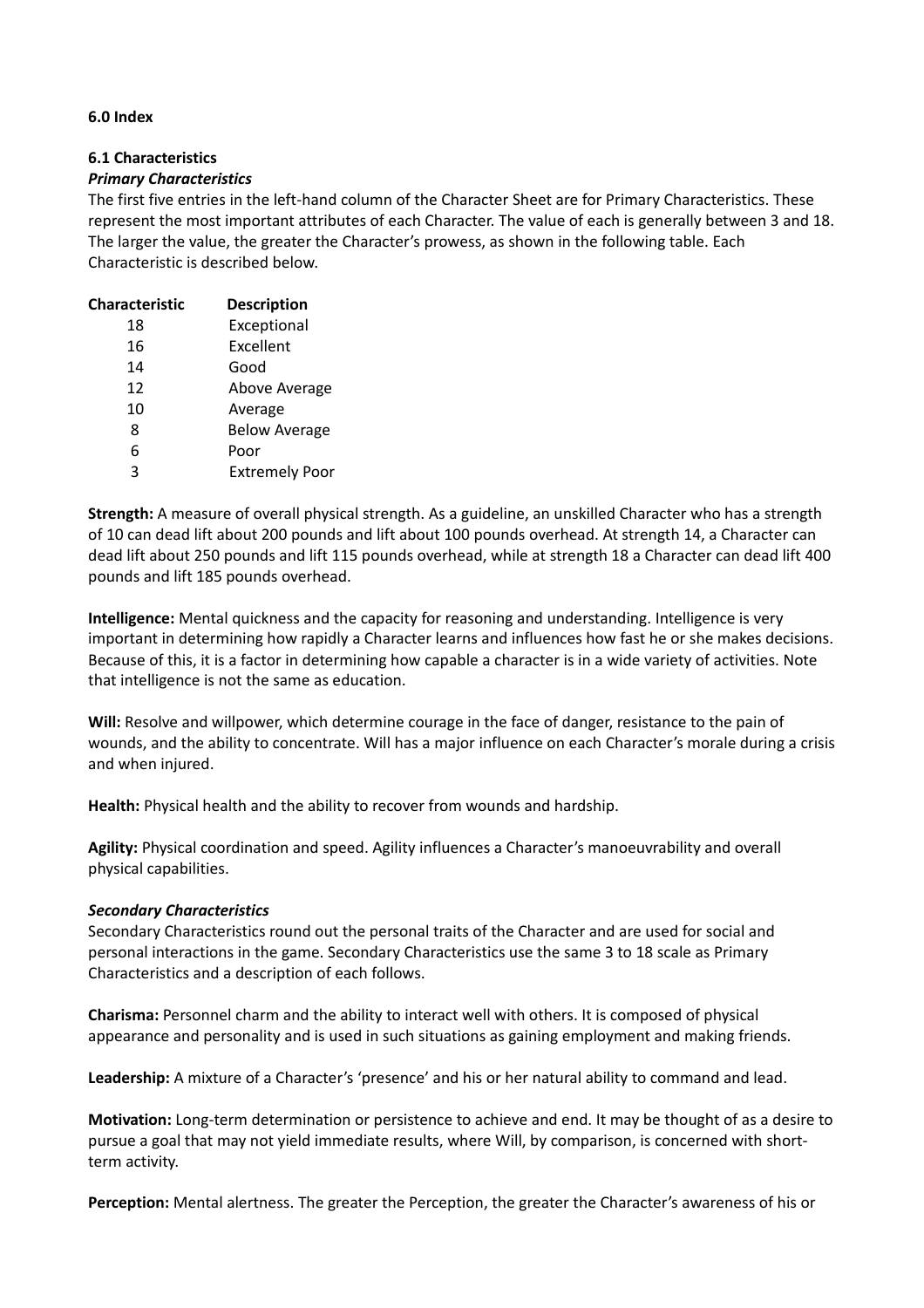her surroundings and the ability to read emotions and truthfulness of others.

# **6.2 Infantry weapons and personal equipment list**

|                                                   | <b>INFANTRY WEAPONS / 4A</b>              |                    |                         |
|---------------------------------------------------|-------------------------------------------|--------------------|-------------------------|
| Weapon                                            | <b>Physical</b><br><b>Characteristics</b> | Aim<br><b>Time</b> | Shot<br><b>Accuracy</b> |
| <b>Pistol</b>                                     | 3<br>Weight                               | 1                  | -8                      |
|                                                   | 200<br>Cost                               | 2                  | $-1$                    |
| This compact, high capacity,                      | 14<br>Ammo Capacity                       | з                  | 0                       |
| pistol is the standard side arm                   | Ammo Weight<br>1                          | 4                  | 1                       |
| of Colonial Marines. It fires                     | 40<br>Ammo Cost                           | 5                  | $\overline{c}$          |
| the same ammo as the SMG.                         | SS<br>Rate of Fire                        | 6                  | 3                       |
| Sub-Machinegun (SMG)                              | 7<br>Weight                               | 1                  | $-12$                   |
|                                                   | 400<br>Cost                               | 2                  | -1                      |
| Light SMG carried by security                     | 8<br>Ammo Capacity                        | 3                  | 1                       |
| forces and Colonial Marines                       | Ammo Weight<br>2                          | 4                  | 3                       |
| within colonies and built up                      | Ammo Cost<br>60                           | 6                  | 6                       |
| areas.                                            | LRAF<br>Rate of Fire                      | 8                  | 8                       |
| <b>Pulse Rifle</b>                                | 11<br>Weight                              | 1                  | $-15$                   |
|                                                   | 800<br>Cost                               | 2                  | -5                      |
| Standard weapon of Colonial                       | 16<br>Ammo Capacity                       | 3                  | 0                       |
| Marines operating in free fire                    | Ammo Weight<br>4                          | 4                  | 2                       |
| zones. It comes equiped with                      | Ammo Cost<br>130<br>LRAF<br>Rate of Fire  | 6<br>8             | 5<br>8                  |
| a 30mm Grenade Launcher.                          |                                           |                    |                         |
| <b>Sniper Rifle</b>                               | Weight<br>8                               | 1                  | -11                     |
|                                                   | 1000<br>Cost                              | 2                  | -1                      |
| Semiautomatic rifle used for                      | 16<br>Ammo Capacity                       | 3                  | 3                       |
| long range accuracy. It is a                      | Ammo Weight<br>1                          | 4                  | 5<br>8                  |
| common weapon of Corpo-<br>rate espionage forces. | 60<br>Ammo Cost<br>SS<br>Rate of Fire     | 6<br>11            | 14                      |
| <b>Machine Gun</b>                                | 23<br>Weight                              | 1                  | $-17$                   |
|                                                   | 2500<br>Cost                              | 2                  | -7                      |
| Main fire support weapon of a                     | 16<br>Ammo Capacity                       | 3                  | 0                       |
| Marine Strike Team.<br>The                        | 8<br>Ammo Weight                          | 4                  | 3                       |
| weapon is operated by Spe-                        | 200<br>Ammo Cost                          | 6                  | 6                       |
| cialists and is gyro mounted.                     | <b>MRAF</b><br>Rate of Fire               | 11                 | 12                      |
| <b>Flame Unit</b>                                 | 16<br>Weight                              | 1                  | 1                       |
|                                                   | 500<br>Cost                               | 2                  | 11                      |
| Popular support weapon                            | Ammo Capacity<br>16                       | 3                  | 13                      |
| ideal for close combat. The                       | 5<br>Ammo Weight                          | 4                  | 15                      |
| weapon's range is limited to                      | Ammo Cost<br>30                           | 5                  | 16                      |
| Very Close range.                                 | SS<br>Rate of Fire                        |                    |                         |
| Shotgun                                           | Weight<br>8                               | 1                  | 0                       |
|                                                   | 300<br>Cost                               | 2                  | 8                       |
| Changing technology has not                       | 8<br>Ammo Capacity                        | 3                  | 9                       |
| outdated the effectiveness of                     | Ammo Weight<br>1                          | 4                  | 11                      |
| this close combat weapon.                         | Ammo Cost<br>6                            |                    |                         |
| Limited to Short range.                           | SS<br>Rate of Fire                        |                    |                         |

| PERSONAL EQUIPMENT / 4B               |               |            |
|---------------------------------------|---------------|------------|
|                                       | Weight   Cost |            |
| <b>Protective Gear</b>                |               |            |
| <b>Combat Fatigues</b>                | 5             | 250        |
| Light Armor                           | 15            | 400        |
| <b>Medium Armor</b>                   | 25            | 450        |
| <b>Heavy Armor</b>                    | 35            | 550        |
| Life Support                          | $+10$         | 650        |
| 1 Day Expend                          | $+7$          | 20         |
| <b>HARDCore Suit</b>                  | 120           | 9,000      |
| 1 Day Expend.                         | $+7$          | 20         |
| Spacesuit                             | 20            | 1,000      |
| Jetpack                               | $+15$         | 1,000      |
| Vacuum Suit                           | 10            | 300        |
|                                       |               |            |
| <b>Infantry Weapons</b>               | 10            | 300        |
| Demo Charge<br>Grenades (4 Blast)     | 1             | 400        |
| Grenade (Smoke)                       | 1             | 20         |
| Radio Detonator                       | 2             | 100        |
| <b>Rocket Launcher</b>                | 10            | 2,500      |
| Rocket Round                          | 8             | 800        |
|                                       | 25            | 8,500      |
| Sentry Gun                            | 1             | 80         |
| Silencer (pistol)<br>Silencer (SMG)   | 1             | 150        |
| Stunner                               | 2             | 150        |
| <b>Tear Gas</b>                       | 1             | 30         |
|                                       |               |            |
| Personal Equip.                       |               |            |
| Equip. Harness                        | 1             | 20         |
| <b>Elect Lockpick</b>                 | 1             | 150        |
| <b>Field Radio</b>                    | 8             | 1,200      |
| <b>First Aid Kit</b>                  | 1             | 30         |
| Intelligence Unit                     | 12            | 2,000      |
| Light / Comm Gear                     | 1             | 100        |
| <b>Medical Kit</b>                    | 25            | 400        |
| 1 Set Supplies                        | 4             | 60         |
| <b>Motion Tracker</b>                 | 3<br>25       | 1,000      |
| Orbital Comm                          |               | 1,500      |
| Personal Data Trns<br>Portable Welder | 1             | 100<br>150 |
| <b>Position Tracker</b>               | 1             | 300        |
| Pulse Comm                            | 6             | 3,500      |
|                                       |               |            |
| <b>Survival Gear</b>                  |               |            |
| Bedroll                               | 2             | 100        |
| Canteen                               | 2             | 10         |
| <b>Climbing Gear</b>                  | 3             | 60         |
| 100 Foot Rope                         | 4             | 80         |
| <b>Entrenching Tool</b>               | 2             | 25         |
| <b>Fire Extinguisher</b>              | 5             | 60         |
| Flares (6)                            | $\mathbf{1}$  | 20         |
| Flashlight / Lamp                     | 2             | 30         |
| Framepack                             | 2             | 50         |
| Handcuff Ties (50)                    | 1             | 10         |
| Knife                                 | 1<br>1        | 25         |
| Night Vision Gear                     | 5             | 800<br>60  |
| Rations (20 days)                     |               |            |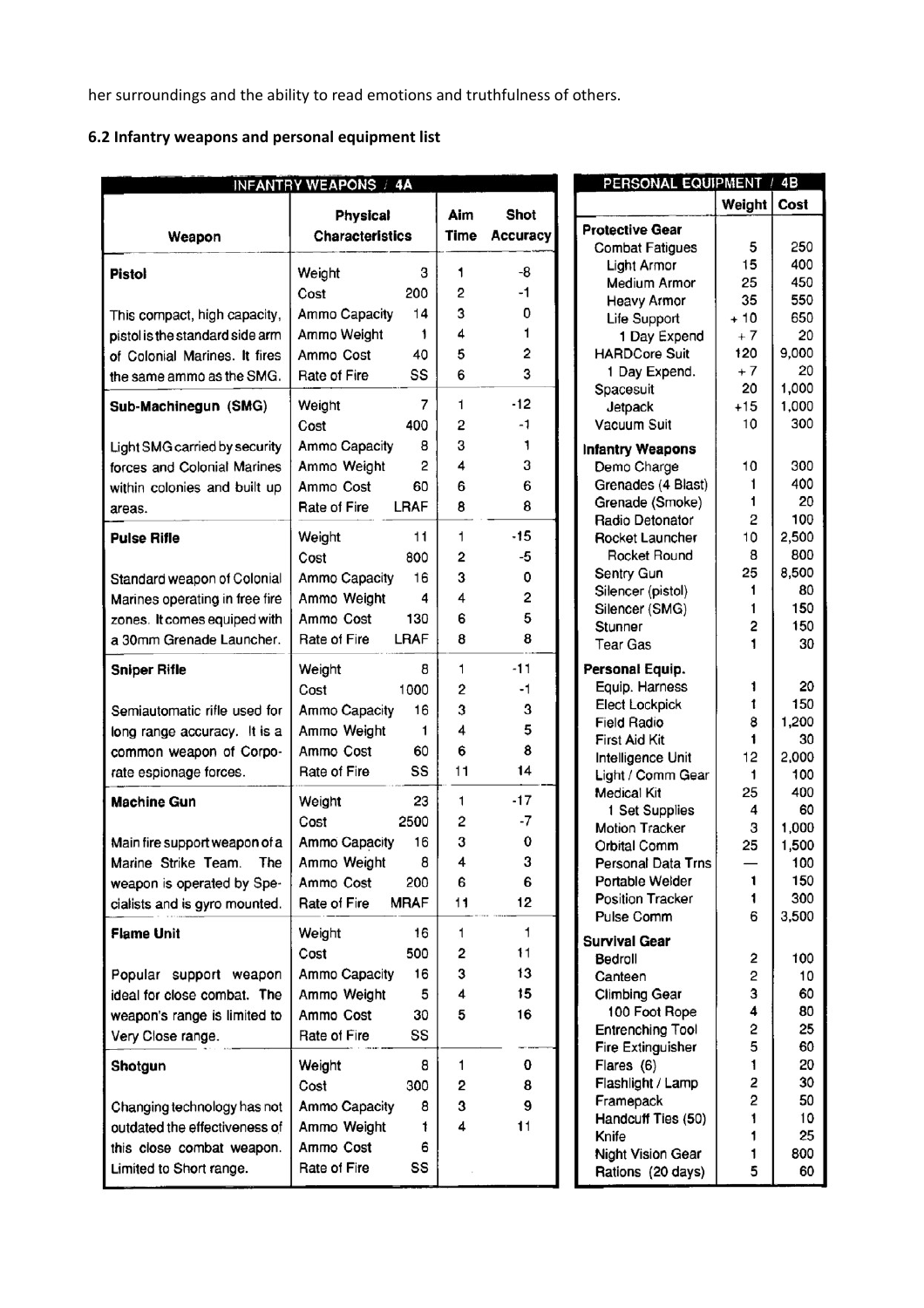### **6.3 SKILL LIST**

*Here are all skills available listed. Ignore classes and just select which skills you have. In the simplified rules all skills are available to all characters. But remember you must have at least novice training in Gun Combat.* 

# **Class 1**

**Gun Combat:** Proficiency with firearms and small arms tactics. It determines the Character's overall weapon, tactical, and movement ability on the battlefield.

# **Class 2**

**Balance:** The ability to move on uneven surfaces, to maintain balance in unpredictable situations, and to fall properly. This Skill aids the Character when crossing narrow beams, standing on a moving surface, or moving on a cluttered battlefield, and allows him or her to minimize the damage from falls and the time it takes to recover footing.

**Hand‐to‐Hand Combat:** Attack and defense skills with hand‐to‐hand weapons. If the Rating for Hand‐to‐ Hand Combat is higher than that for Gun Combat, the Combat Actions and Knockout Value should be calculated using this Rating, instead of Gun Combat.

# **Class 3**

**Climbing:** Free climbing and the use of climbing equipment.

**Scouting:** Exploring unknown territory. This helps in cutting travel times and reconnoitring enemy positions, as well as spotting traps and other dangers. This skill is essential to troops operating in enemy territory, and is often the mark of a good leader.

**Survival:** Knowledge of dealing with adverse conditions, from Earthlike wilderness to hostile environments and deep space. Emphasis is on wilderness survival, stalking prey on various worlds, surviving hazardous radiation, and dealing with vacuum. This skill also includes operating and maintaining basic space equipment, like Vacuum Suits, Airlocks, and so forth.

### **Class 4**

**Espionage:** Training in gathering and organizing information by methods ranging from subtle questioning to establishing a network of spies and informants. It includes the skills necessary for long-term undercover operations in hostile areas.

**Infiltration:** Moving quietly and covertly to penetrate guarded or secured areas. It helps when sneaking up on opponents, picking locks, and avoiding traps.

### **Class 5**

**Diplomacy:** Negotiation and communication proficiency, which helps when bartering, settling arguments, arranging truces, and avoiding fights.

**Awareness:** Detecting and remembering the details of a situation, and deducing the emotions of others. This talent is useful for determining if a person is uneasy or lying, and results in increased awareness of surroundings. It also helps the Character to detect and avoid a variety of traps, ranging from trip wires to tactical maneuvers.-

*These Skills are the technical skills most commonly used in the field, and fall into two general categories;* 

# *Operations and Repair.*

For all **Colonial Marine Support Skills,** a Character who has a Rating of Novice or better in an **Operations Skill** is capable of preparing, maintaining, and operating the equipment in question.

For **Repair Skills,** the Character must be of **Certified Rating or better** to have the normal chances of successful repairs.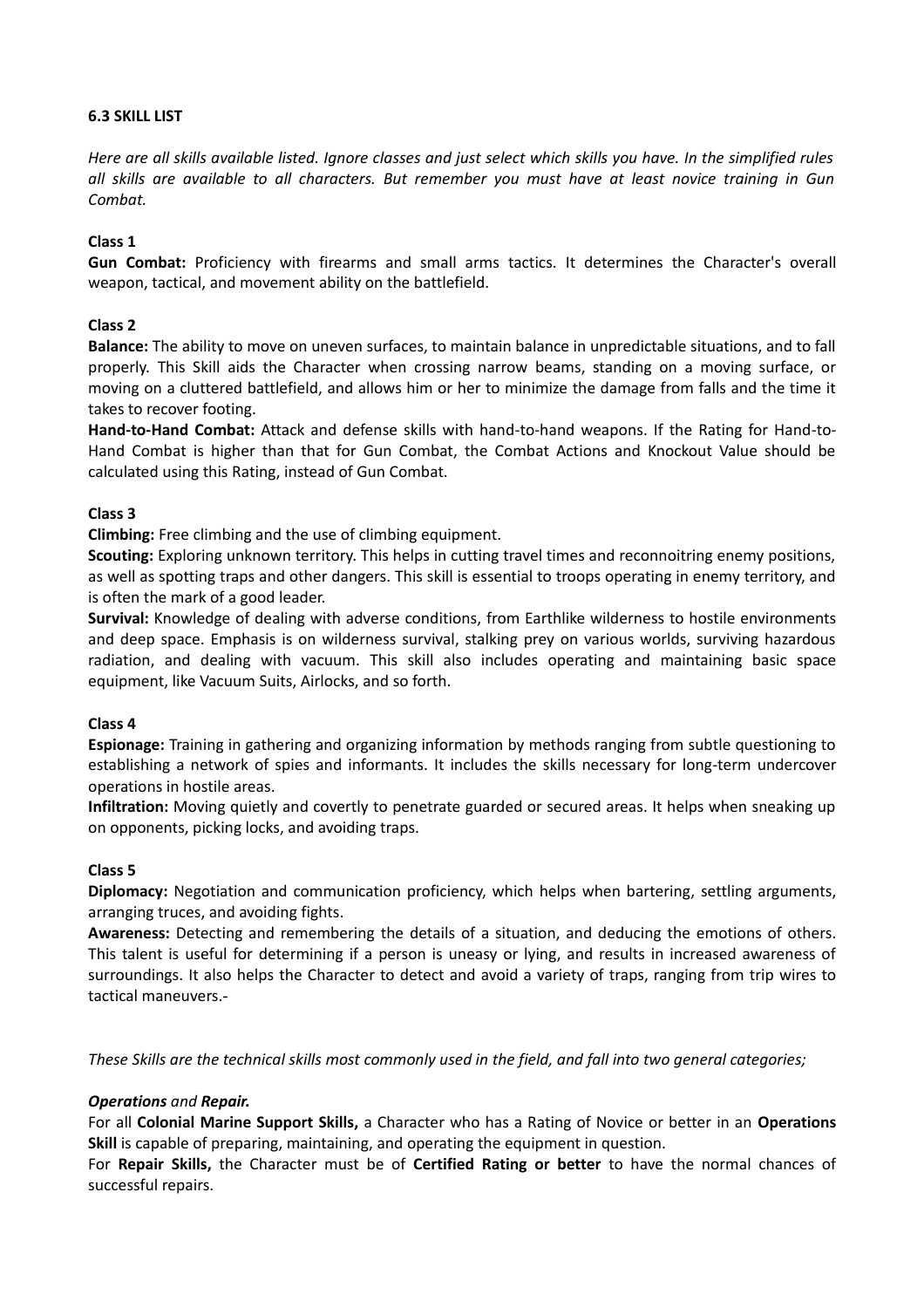# **Operation Skills**

*The following Skills can be learned by Colonial Marines, and govern the field use of general issue military and civilian equipment. Except where noted, these Skills cover an entire class of equipment, and not any one specific item.* 

**Communications / Computer Operation:** This Skill allows the Character to operate and maintain military communications equipment and computers. The use of most sophisticated electrical gear such as Intelligence Units and Orbital Communications equipment is also included in this Skill.

**Motion Tracker Operation**: Training in the operation of the standard Motion Tracker, and in the interpretation of its data.

**Specific Ground Vehicle Drive Operation:** This Skill must be learned separately for each vehicle type; the vehicle types are APC's, Hovercraft, and Ground Exploration Vehicles. It includes actual vehicle Driving skills as well as engine service and maintenance knowledge.

**Ground Vehicle Life Support Operation:** All Colonial Marine Ground Vehicles are equipped for operations in non‐terrestrial environments. The systems which allow this, including hull pressurization, air filtration, and thermal control, must be specially prepared for use in each environment encountered.

**Ground Vehicle Weapon Systems Operation:** Includes Missile Launchers, Mortars, Disruptors, and Laser Cannon.

### **Portable Welder Operation**

**Security System Operation:** Operation of standard security devices such as remote cameras, metal detectors, and X‐Ray equipment.

**Special Weapons Operation:** Including Grenade Launchers, Flame Units, and Remote Sentry Guns.

**Surveillance Equipment Operation:** Operation of surveillance equipment like remote cameras, sound amplifiers, and electronic bugging units.

### **Repair Skills**

*Whenever equipment is damaged, it must be Repaired before it can be used again. The following Skills are used to Repair most Colonial Marines' equipment, and require the use of special tools and facilities. As with Operation Skills, these cover full classes of equipment except where noted.* 

### **Communications / Computer Repair**

**Specific Ground Vehicle Drive Repair:** This Skill must be learned separately for each vehicle type; the vehicle types are APC's, Hovercraft, and Ground Exploration Vehicles.

### **Ground Vehicle Life Support Repair**

**Ground Vehicle Weapon System Repair** 

**Infantry Weapons Repair:** Includes Pulse Rifles, side arms, and similar weapons. This Skill does not cover any Special Weapons or Vehicle Weapon Systems.

### **Special Weapons Repair**

*The following Branch Skills cover the equipment routinely used by Auxiliary Characters. For Operations Skills, the Character must have a Rating of Novice or better in order to safely operate the equipment in question. For Repair Skills, the Character must be Certified or better to make any necessary Repairs.* 

# **Operations Skills**

*As with Colonial Marines Support Skills, the following Operation Skills cover the entire class of equipment, except where noted.* 

### **Aircraft Communications / Computer Operation**

**Specific Aircraft Drive Operation**: This Skill applies to one type of Aircraft only, and must be learned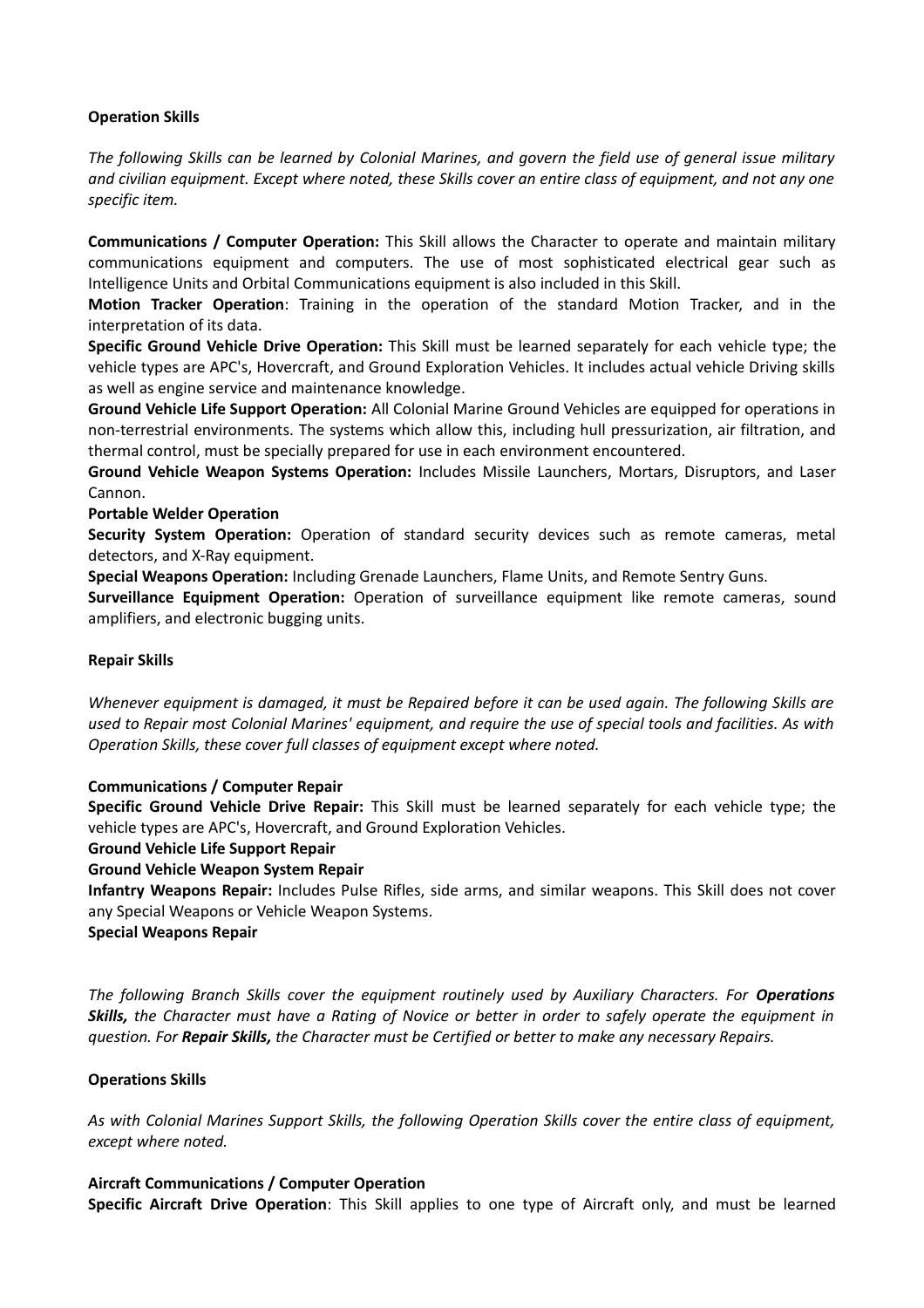separately for each type. Full information on piloting Aircraft is contained in Section 2.10.

**Aircraft Drive Operation, Remote:** This ability allows a person to maneuver a particular type of Vehicle from outside the Vehicle, using a Remote Piloting Set. To use this Skill, the person must also be Rated Professional or better with the Aircraft's Drive Operation Skill.

**Aircraft Life Support Operation:** Since most Aircraft must operate in vacuum as well as in a variety of atmospheres, and must tolerate the stresses of launch and re-entry, their Life Support systems are quite complex and are of critical importance.

**Aircraft Navigation System Operation:** Includes launch, re-entry, atmospheric, and combat maneuvers.

**Aircraft Power Operation:** These Vehicles are powered by fusion generators which obviously require careful maintenance and operation.

**Aircraft Weapon Systems Operation:** The maintenance, aiming, and firing of Aircraft‐mounted Lase Cannon, Disruptors, Missiles, and Chain Guns.

**General Equipment Operator:** This allows the Character to handle normal utility equipment, such as Forklifts, Tractors, Cranes, and Lifts.

**Aircraft Pilot:** These Specialists are drawn from the best members of the Auxiliary Branch. The reasoning is obvious; it is the Pilot who must deliver a Strike Team safely to the field and recover them when the mission is over, and who must make the most of the powerful weaponry aboard Dropships and Gunships. It is common for these Specialists to sub‐specialize, as either Pilots or Weapons Officers. Speciality Skills are:

**Aircraft Pilot Aircraft Operation Skills Aircraft Weapons Aircraft Repair Skills Remote Piloting** 

**Power Loader Operation:** The normal operations of the hydraulically supported, one‐person military Power Loader, used for lifting and carrying a variety of crates and equipment weighing up to 2,000 pounds.

### **Spacecraft Communications / Computer Operation**

**Spacecraft Drive Operation (Pilot):** This Skill applies to all of the Spacecraft described in this book.

**Spacecraft Life Support Operation:** Since most Spacecraft constantly operate in hard vacuum and must handle high-g acceleration and Jump, their Life Support systems are absolutely vital to survival.

**Spacecraft Navigation System Operation:** For guiding a Spacecraft from planet to planet, from star to star, and through combat maneuvers.

**Spacecraft Power Operation:** Spacecraft are powered by Fusion Generators which obviously require careful maintenance and operation.

**Spacecraft Weapon Systems Operation:** This Skill covers the maintenance, aiming, and firing of the large Disruptors used on Spacecraft.

**Repair Skills** 

**Aircraft Communications / Computer Repair** 

**Specific Aircraft Drive Repair:** This Skill applies to one type of Aircraft only, and must be learned separately for each type.

**Aircraft Life Support Repair** 

**Aircraft Navigation System Repair** 

**Aircraft Power Repair** 

**Aircraft Weapon Systems Repair** 

**General Equipment Repair:** For routine repairs and maintenance of utility equipment.

### **Spacecraft Communications / Computer Repair**

**Specific Spacecraft Drive Repair** 

**Spacecraft Life Support Repair** 

**Spacecraft Navigation System Repair** 

**Spacecraft Power Repair** 

**Spacecraft Weapon Systems Repair**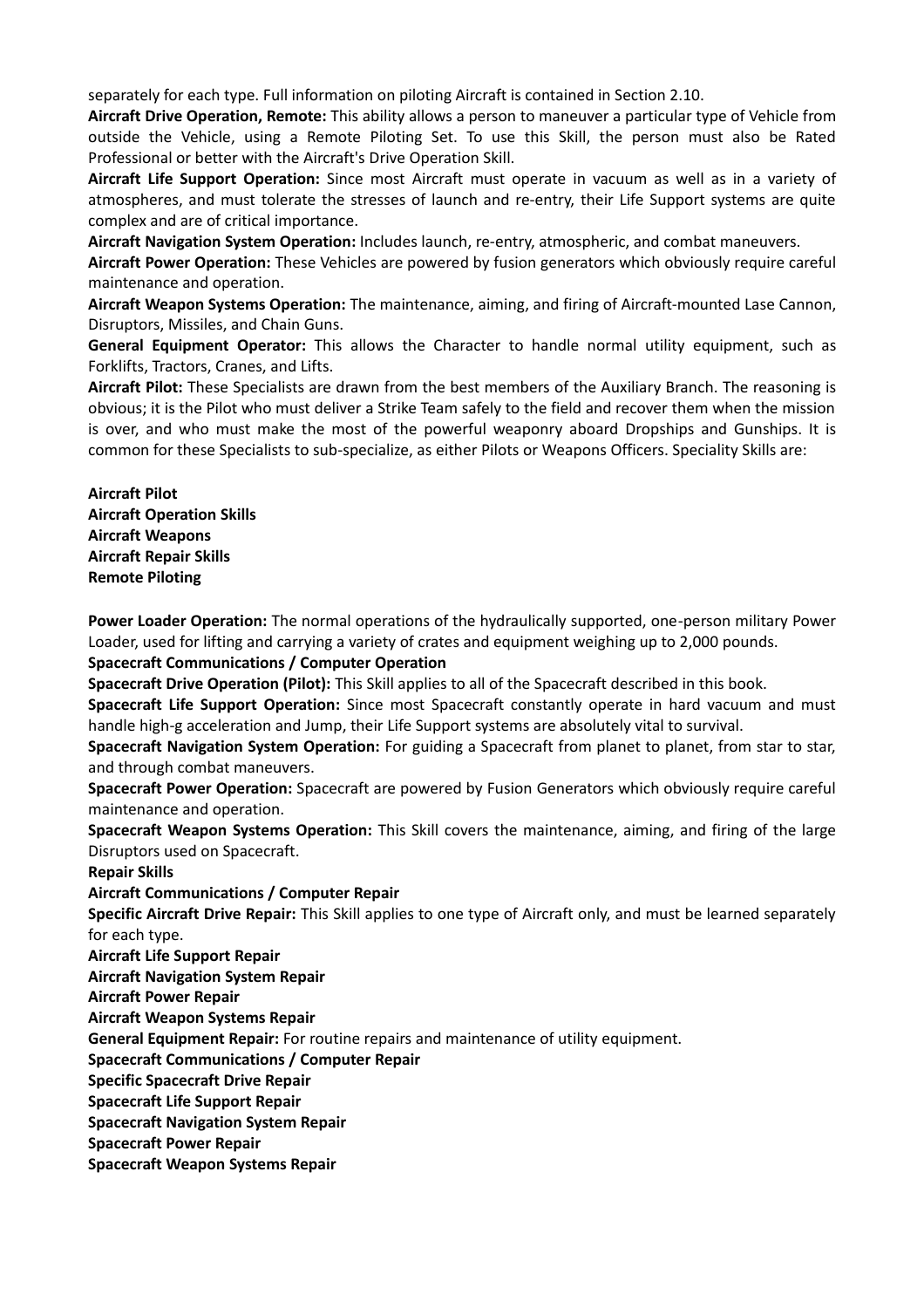*The Skills in this Section are the ones that are not unique to the Colonial Marine Corps and other militaries. These are Skills which are used by all types of people throughout the ICC, and include many day‐to‐day activities. The Skills listed here are only a partial list; the players and GM should add other Skills as desired. These Skills are used in common sense ways, using the standard rules. The GM should assign Difficulty Levels and other details as he or she sees fit.* 

**Computer Systems:** The use of the wide variety of commercial computers available on the market. Characters with the military Comm/Computers Skill are considered to have this Skill at their full Rating; civilians with this Skill can operate military computers at one Rating lower than normal.

**Con / Acting:** The art of acting, impersonation, and disguise. It also includes skills used in smuggling and forgery.

Driving: Ground vehicle driving skills; street legal driving requires only Novice ability. Higher skill indicates experience and training in high speed maneuvers.

**Guerilla Warfare:** This Speciality is used in areas where the power of the Colonial Marines is weak, and in situations where long‐term conflict with a particular enemy is considered likely. The job of this Specialist is to undermine the opponent subtly, to use sabotage where appropriate, and to gather vital information. Guerilla Warfare Specialists frequently work with Intelligence Specialists. A Pulse Communicator, a Medical Kit, and an Intelligence Unit are issued to any Strike Team which includes one or more Guerilla Warfare Specialists. Speciality Skills are: Class 3 General, Demolitions, Intelligence, Class 4 General, Diplomacy, Propaganda, Class 5 General. *The ability to be able to learn this skill is up to the GM so contact him first before selecting this.* 

**Hazardous Atmosphere and Radiation Detachments (HARD):** The Colonial Marines operate on a great many worlds and under a wide range of environmental conditions, including corrosive atmospheres, high and low gravity, extremes of temperature and pressure, and places where radiation is at dangerous levels. Specialists of this type are used to provide vital information for normal Marines regarding specialized circumstances and/or equipment, and are often committed in full Strike Teams for particularly important missions or in dangerous environments. Each HARD Specialist is given a HARDCore Suit (this is only available for a mission at the discretion of the GM)**,** and each Strike Team also has an Intelligence Unit, a Pulse Communicator, and a HARD Shelter. Speciality Skills include all Close Combat Specialist Skills and: Alien Worlds, HARDCore Suit, Zero‐G Combat. In addition, each HARD Specialist selects one other Specialist type to be his or her field of study, and may learn the Speciality Skills from it. *The ability to be able to learn this skill is up to the GM so contact him first before selecting this.* 

**Heavy Weapons:** These Colonial Marines handle Missile Weapon Systems and Vehicular weapons. Each Heavy Weapons Specialist is issued a Rocket Launcher with 6 rounds of ammunition, and 12 Demolition Charges. Speciality Skills are: Demolitions, Rocket Launcher, Vehicle Weapons, Gun Combat. *The ability to be able to learn this skill is up to the GM so contact him first before selecting this.* 

**Intelligence:** This Specialty takes the soldier far from the battlefields normally associated with the Colonial Marines. The espionage conflicts between Corporations and involving the Corps are the first priority for these Specialists, although the equipment available to the Intelligence wing of the Colonial Marines is not on a par with that used by the Corporations. These Specialists are equipped with a Pulse Communicator, an Intelligence Unit, and a Computer Command Center per Strike Team. Speciality Skills are: Comm / Computer, Intelligence, Surveillance, Espionage, Military Identification. *The ability to be able to learn this skill is up to the GM so contact him first before selecting this.* 

**Machine Gun:** This is a highly mobile and extremely powerful weapon system which is commonly assigned to Colonial Marine Strike Teams. Colonial Marines with this Speciality are envied by many other Colonial Marines, because of the tremendous firepower under their direct control. The Machine Gun is the only piece of Speciality equipment. Specialty Skills are: Class 2 General, Infantry Weapon Rep, Special Weapons, Class 3 General, Machine Gun Op, Vehicle Weapons, Gun Combat. *The ability to be able to learn this skill is up to the GM so contact him first before selecting this.* 

**Recon:** Recon Specialists are often dropped in hostile territory, alone or in small teams, and are used for surveillance, to coordinate air strikes and to call in fire from space and from distant ground units. Each Strike Team with a Recon Specialist is equipped with a Pulse Communicator and an Intelligence Unit. Specialty Skills are: Class 3 General, Forward Observer, Intelligence, Class 4 General. *The ability to be able to*